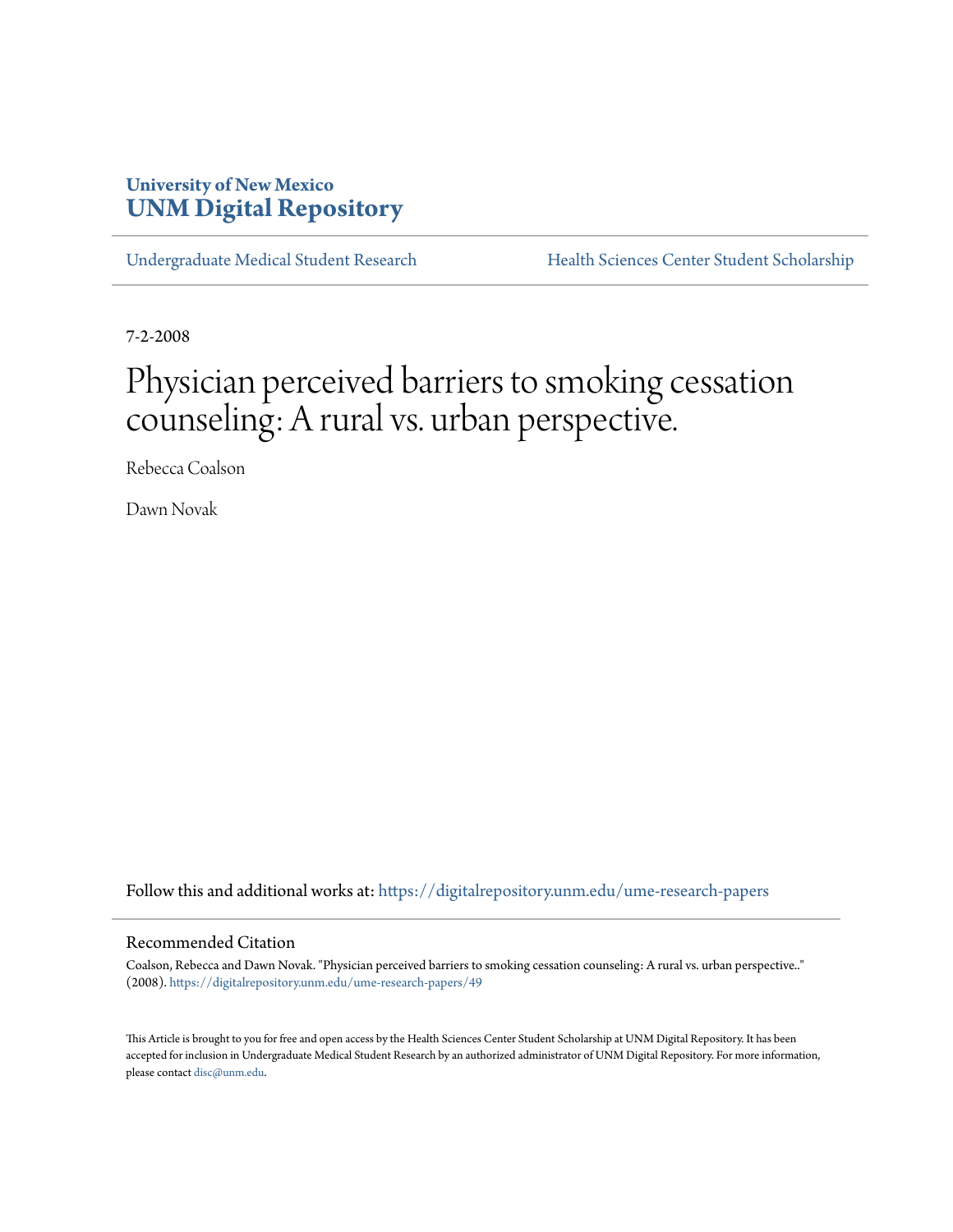# Physician perceived barriers to smoking cessation counseling:

# A rural vs. urban perspective.

Rebecca Coalson, MS-IV and Dawn Novak, MS-IV

November  $26<sup>th</sup>$ , 2007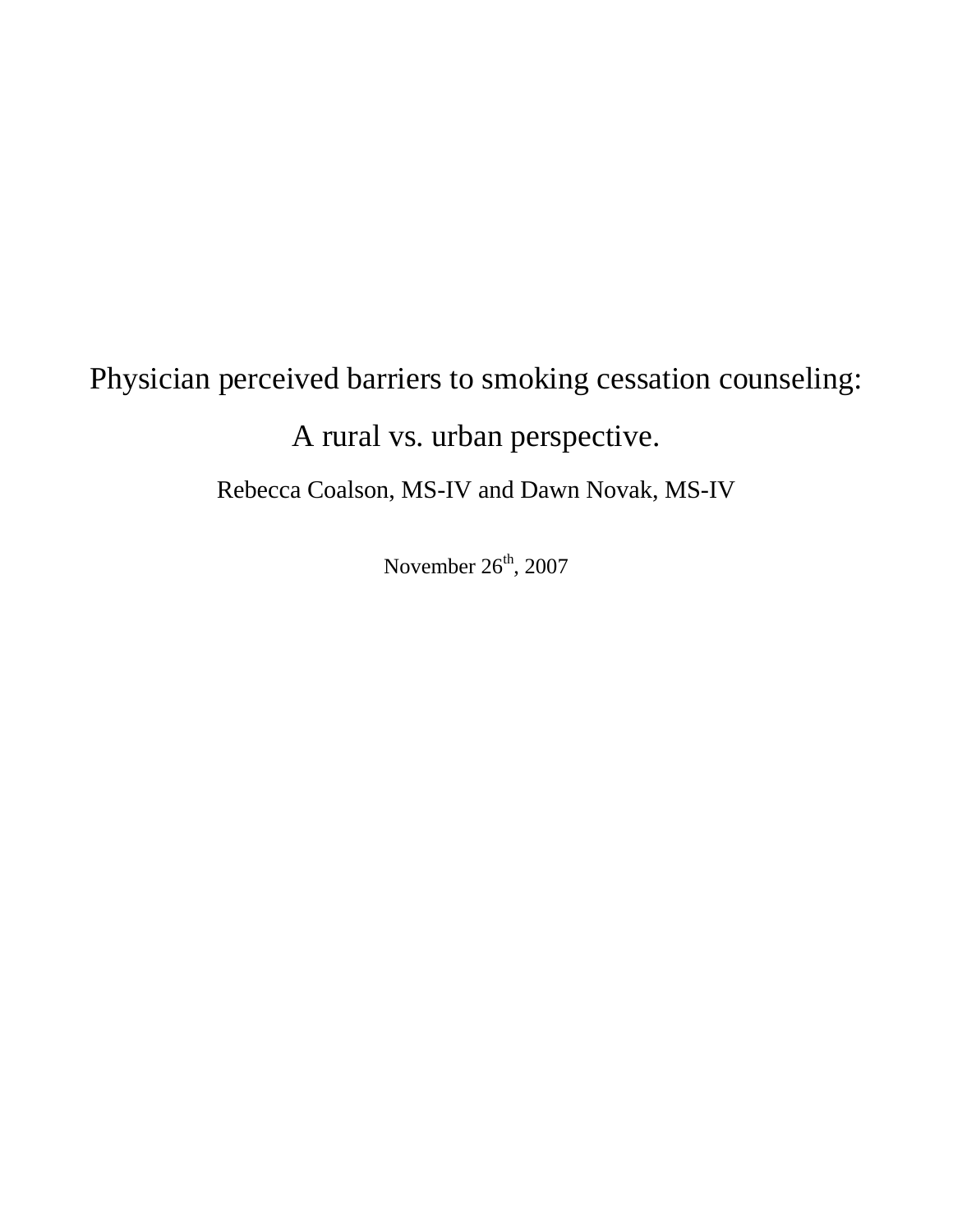#### **Abstract:**

BACKGROUND: It has been well established that smoking is one of the primary causes of not only cardiovascular disease but many chronic diseases associated with both high morbidity and mortality. Smoking cessation is one of the few areas in which physician counseling has shown to be effective in eliciting patient lifestyle modifications.<sup>11, 12</sup> However, physicians have been shown to do a very poor job of assessing a patient's willingness to quit, counseling or assisting them in quitting, and arranging for follow  $up^{21}$  yet, it is not well documented why that is the case. We are interested the perceived barriers to smoking cessation counseling for physicians in New Mexico and whether or not there is a difference in those perceived barriers for rural and urban physicians. METHODS AND RESULTS: We conducted a survey by mail of rural and urban family practice and internal medicine physicians selected at random in the State of New Mexico to determine if frequencies of perceived barriers are different for urban and rural family practice physicians. The survey included a choice of five possible barriers a physician can encounter in counseling patients on smoking cessation. Survey forms were sent to 500 physicians, 101 urban and 98 rural surveys were returned. No statistically significant difference was found between the rural and urban groups for any of the barriers. However, the study was only powered to detect up to a 19% difference between the groups. Based on our calculated Confidence Intervals (ranging from -21-26%), up to a 26% difference could have been missed. Our study did show that for both rural and urban physicians "Lack of Time" and "Patient's Unwillingness to Change" are central barriers to smoking cessation counseling. CONCLUSIONS: While the study was not powered to detect differences based on the response rate, there were actual differences between the groups as reported in percentages. These were very interesting and could indeed be important. Also, lack of time and patient's unwillingness to change are central barriers to smoking cessation counseling for New Mexico physicians. More research is needed on ways to assist primary care physicians to overcome these identified barriers in order to implement effective smoking cessation interventions.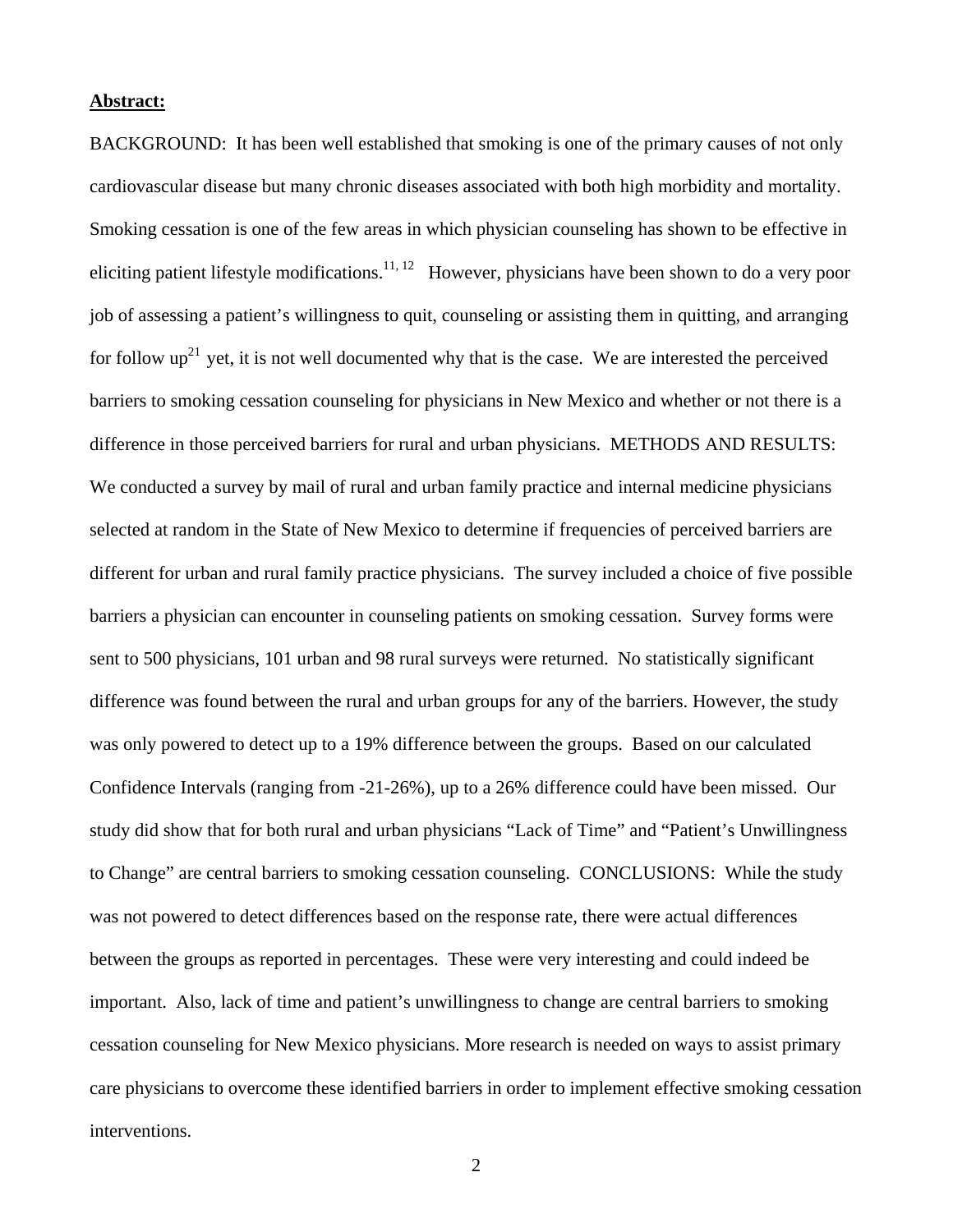#### **Background:**

Cardiovascular disease (CVD) continues to be a leading cause of morbidity and mortality nationwide. According to the American Heart Association, in 2003 more than 71 million Americans had one or more forms of cardiovascular disease. That same year, over 37% of all deaths were due to cardiovascular disease.<sup>1</sup> It has been well established that smoking is one of the primary causes of not only cardiovascular disease but many chronic diseases associated with both high morbidity and mortality. Additionally, it has been shown that smoking cessation significantly improves health outcomes.1, 2

Since smoking is a *modifiable* risk factor of CVD, it is an excellent place to target healthcare interventions. In fact, smokers have even begun to expect their primary care doctors to discuss quitting strategies with them. A recent study by Conroy, et al found "patient reports of smoking cessation interventions delivered during primary care practice are associated with greater patient satisfaction with their health care, even among smokers not ready to quit."<sup>7</sup> Other studies have shown similar correlations between patient satisfaction and smoking cessation counseling.<sup>8</sup> Perhaps this is because smoking cessation is one of the few areas in which physician counseling has shown to be effective in eliciting patient lifestyle modifications.<sup>11, 12</sup>

There is substantial evidence showing that patients are more likely to quit if they have been encouraged to do so by their doctors. This has lead to the establishment of national guidelines that advise physicians to regularly counsel their patients to quit. The United States Preventative Services Task Force (USPSTF) highly recommends "that clinicians screen all adults for tobacco use and provide tobacco cessation interventions for those who use tobacco products [because of] good evidence that brief smoking cessation interventions, including screening and, brief behavioral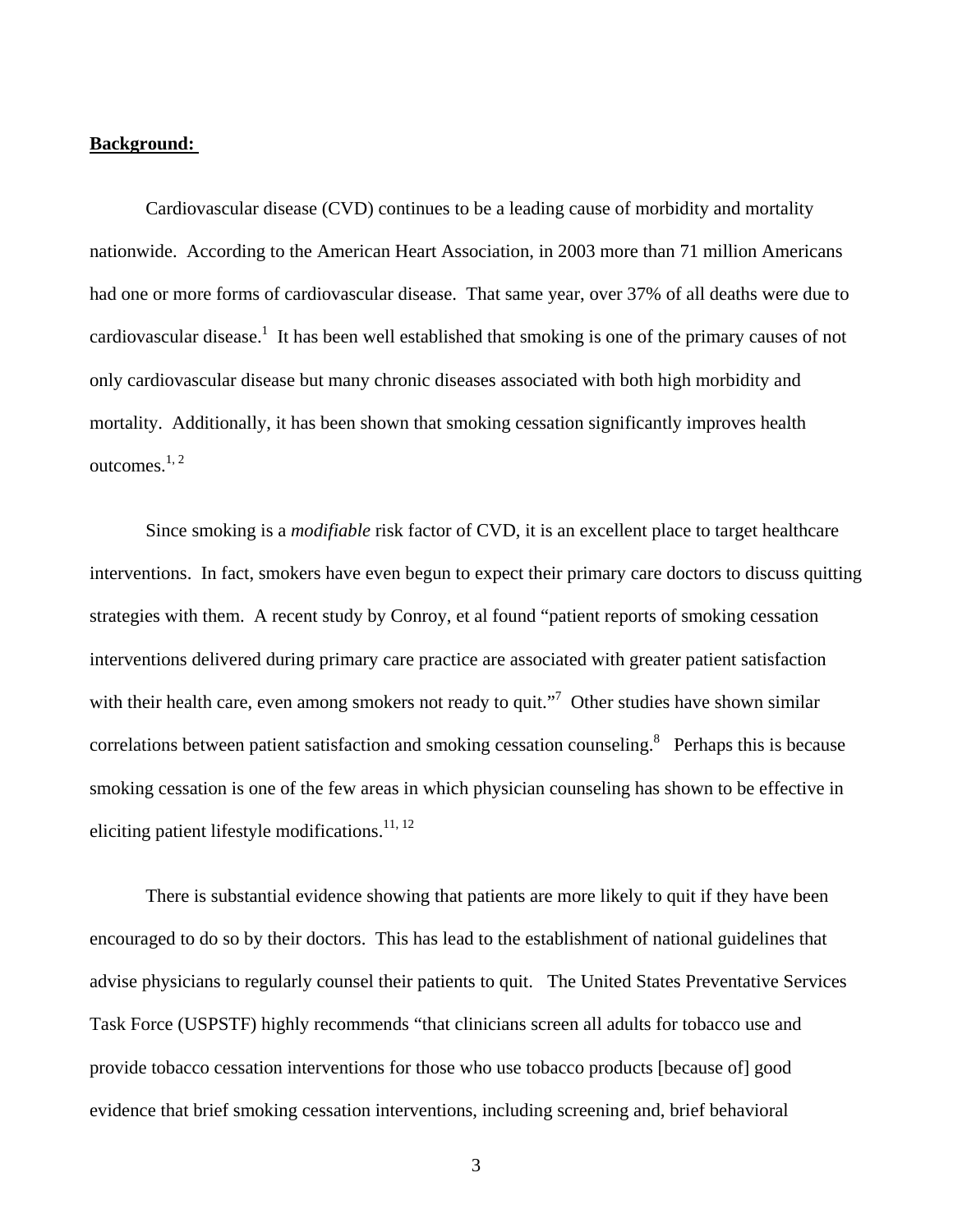counseling (less than 3 minutes) … are effective in increasing the proportion of smokers who successfully quit smoking and remain abstinent after 1 year."<sup>12</sup> The U.S. Public Health Service clinical practice guideline urges clinicians to identify every tobacco user seen in the healthcare setting. Their treatment guideline is described by using "5A's" (Ask, Advise, Assess, Assist, Arrange) according to a patient's readiness to quit. Additionally, Healthy People 2010 has listed tobacco use as one of the 10 leading health indicators to be used as a measure of the nation's health over the next decade. One of their main goals is to increase the proportion of internists and family practice doctors who counsel their at-risk patients about tobacco use cessation to  $85\%$ .<sup>13,14</sup>

This is no small task, because despite these national guidelines and supporting evidence, studies show that physician counseling on smoking cessation continues to be low.<sup>16,17</sup> A recent study was conducted by The Department of Preventive Medicine at the University of Kansas Medical Center to determine how often family physicians incorporate smoking cessation efforts into routine office visits. They found that for routine office visits in 38 primary care physician practices, tobacco was discussed only 21% of the time. Also, discussions were more common during new patient visits but occurred less often with older patients and among physicians in practice more than 10 years. Finally, of 244 smokers identified, physicians provided assistance with smoking cessation for only 38%.<sup>16,17</sup>

Other studies have shown that while most physicians are aware of the 5 A's (Ask, Advise, Assess, Assist, Arrange) strategy of changing behavior, they have yet to master the complete implementation of them into clinical practice. Physicians have been shown to do a very poor job of assessing a patient's willingness to quit, assisting them in quitting, and arranging for follow up.<sup>21</sup> Even more unsettling is the fact that physicians' counseling is lowest for ethnic minorities and those people of lower socioeconomic status even though these are the groups that have the highest smoking rates.19, 20, 21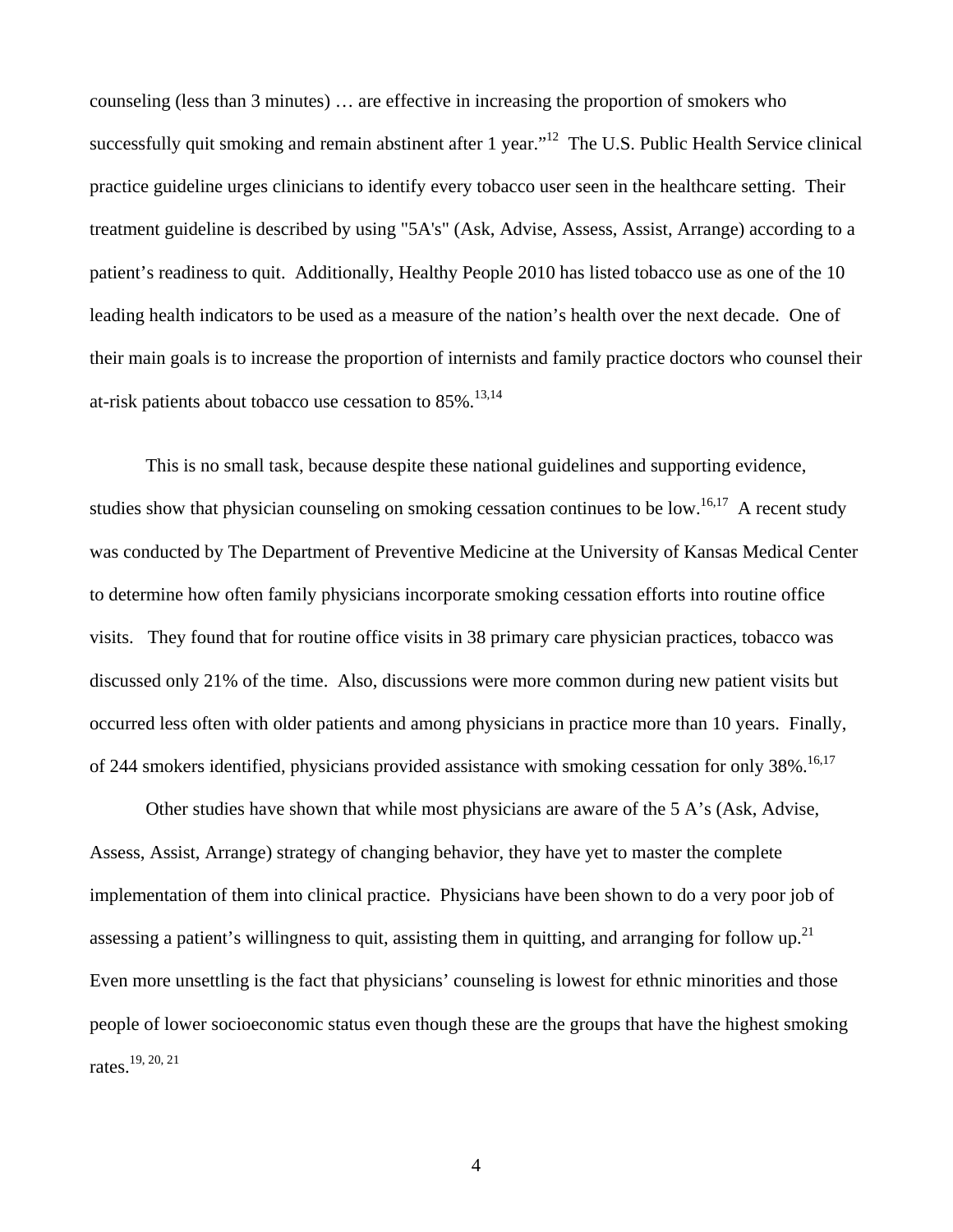While it has been well established that clinic based patient smoking cessation counseling remains suboptimal and below national goals, it is not well documented why that is the case. Initial studies have pointed towards doctors' attitudes towards and perceived barriers to providing smoking cessation education counseling.<sup>21, 22</sup> This is the basis for our research project. We are interested the perceived barriers to smoking cessation counseling for physicians in New Mexico and whether or not there is a difference in those perceived barriers for rural and urban physicians.

### **Materials and Methods:**

We conducted a survey by mail of rural and urban family practice physicians in the State of New Mexico to determine if frequencies of perceived barriers are different for urban and rural family practice physicians.

The United States Department of Agriculture Economic Research Service (USDA-ERS) defines rural and urban using Metropolitan Statistical Area (MSA) codes. MSA codes are based on population size of a county. Metropolitan or urban counties are those assigned codes 1-3, while nonmetropolitan or rural counties are assigned codes  $4-9<sup>23</sup>$  Each county in New Mexico has been assigned on of these codes based on the MSA guidelines.<sup>23</sup> We used these codes to define what constitutes urban or rural physicians. Physicians practicing in counties assigned MSA numbers 1-3 were considered urban, while physicians practicing in counties assigned MSA numbers 4-9 were considered rural. An "R" or "U" was circled at the bottom of each survey to indicate whether the survey was sent to a physician practicing in a rural county or to a physician practicing in an urban county. However, no personal identification information was included on the response survey.

A background letter was sent out explaining the project along with the survey (Please see Appendix A). The complete questionnaire that we used is attached in Appendix B of this document.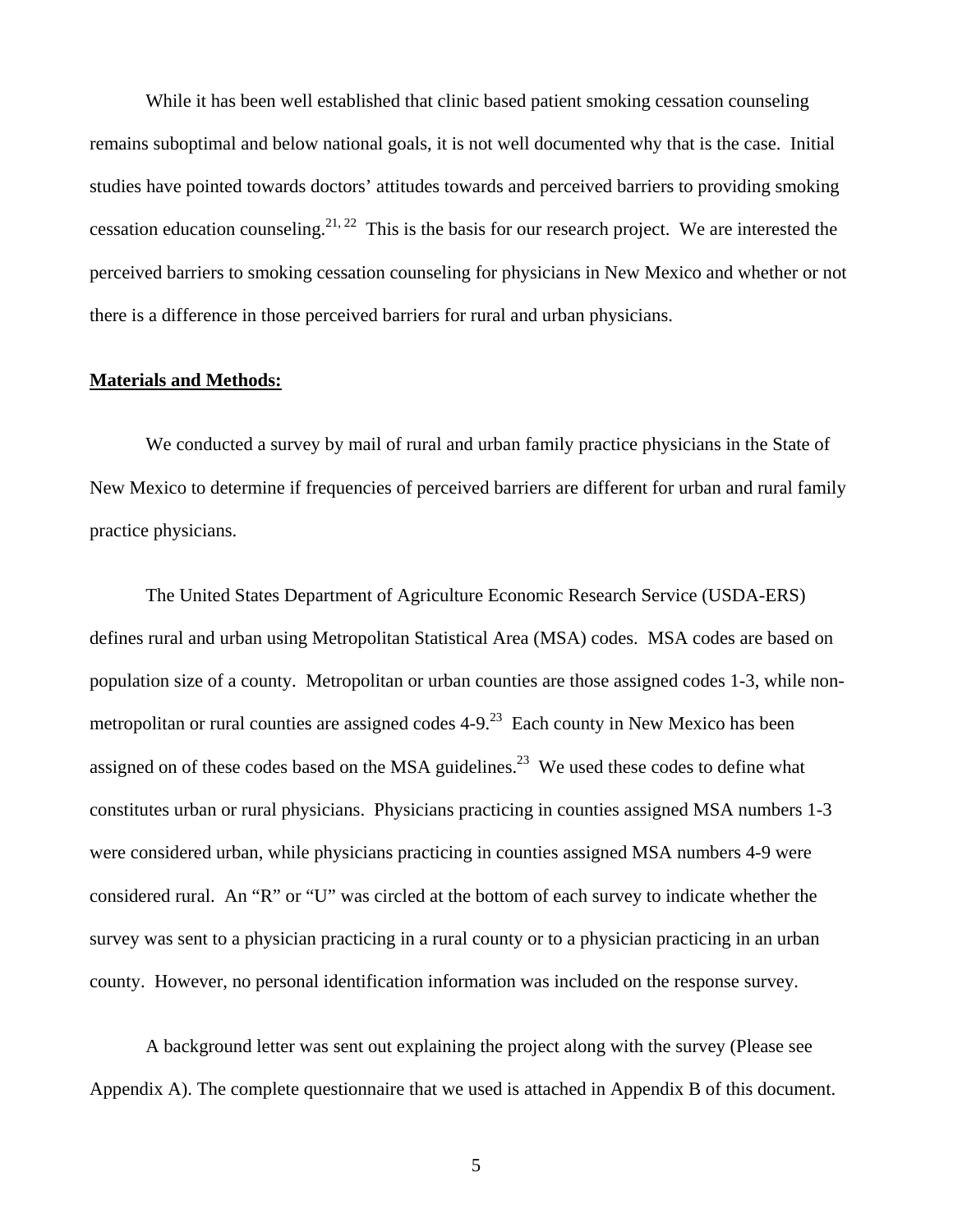The brief questionnaire was taken from a portion of the survey used in *"Physician Attitudes Regarding Cardiovascular Risk Reduction: The Gaps Between Clinical Importance, Knowledge, and Effectiveness"* which was a study published in *Disease Management; Vol. 8, No. 2; 2005; pp. 93-105*. Thus, this questionnaire has been utilized in a previously published study. The rationale behind using only a portion of the survey rather than it in its entirety was two-fold. First, the portion we used specifically addressed our hypothesis and secondly, we felt a shorter survey would give a better response rate in light of physician's busy schedules.

We randomly selected 500 family practice physicians (250 from rural areas and 250 from urban areas) across the state of New Mexico and sent them a paper copy of the survey with a self addressedstamped return envelope. We consulted statistician Dr. Betty Skipper for the sample size calculation and analysis of the data. The mailing of 500 surveys with a projected 40% return rate (giving us 200 surveys back to use for data) would allow us to get approximately a 13-19% difference detection using 80% power. We used Excel tables, such as the example below, to log the frequencies of each perceived barrier for urban and rural physicians.

|                 | Location |       |  |
|-----------------|----------|-------|--|
| Barrier         | Urban    | Rural |  |
| Not enough time |          |       |  |

**Example of table used in analyzing data.** 

The data was analyzed using Fisher's exact test to determine if there was a statistically significant difference between percentages of urban and rural physicians who reported on each barrier.

We also anticipated the possibility of receiving unequal rural vs. urban responses which could cause difficulties with data analysis. However, we found that our response rate was almost the same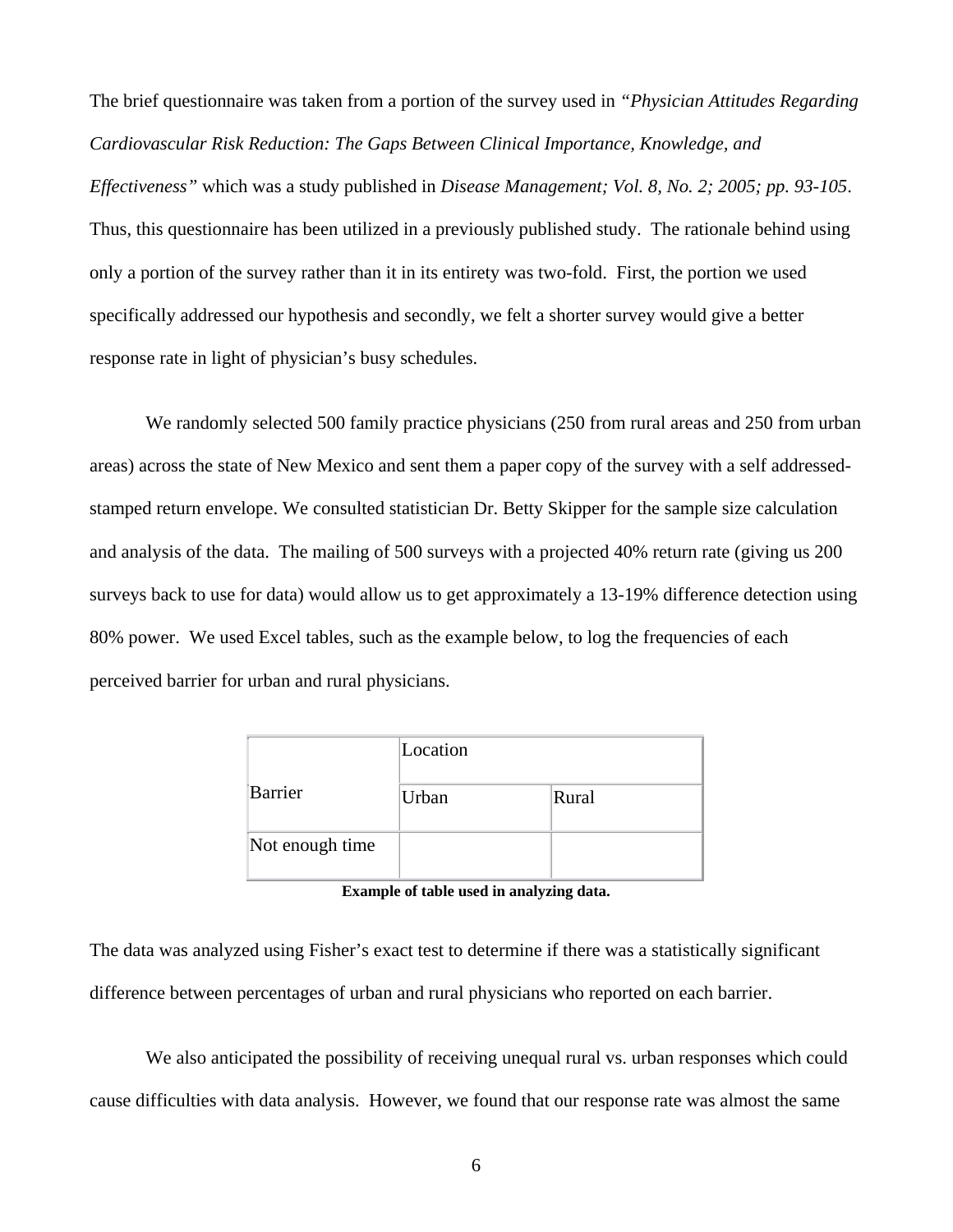with 101 surveys being returned by urban physicians and 98 surveys being returned by rural physicians.

Additionally, we knew that non-response bias was a potential difficulty that might occur as a result of not acquiring a 100 percent response. We attempted to address this issue by maintaining a short, five question survey and providing a self-addressed stamped envelope for convenience.

# **Results**

 One hundred and one urban and 98 rural surveys were returned and the responses were recorded in an Excel program for each individual survey. These responses were then tallied for each category (None, Not enough time, I would like more education/training in smoking cessation counseling, Patients are often not willing to engage in lifestyle modification, I am discouraged because of the lack of reimbursement for time spent counseling patients.). Percentages were calculated for each individual category and group. In addition, Fisher's exact test was used to compare the rural and urban groups.

 The data showed that the p-value for the difference between rural and urban physicians approached statistical significance for the "Not enough time" barrier (p-value 0.08), while the other barriers did not have p-values that were close to statistical significance. The actual differences (in percentages), the p-values and Confidence Intervals (CI) are shown in Table-1 below.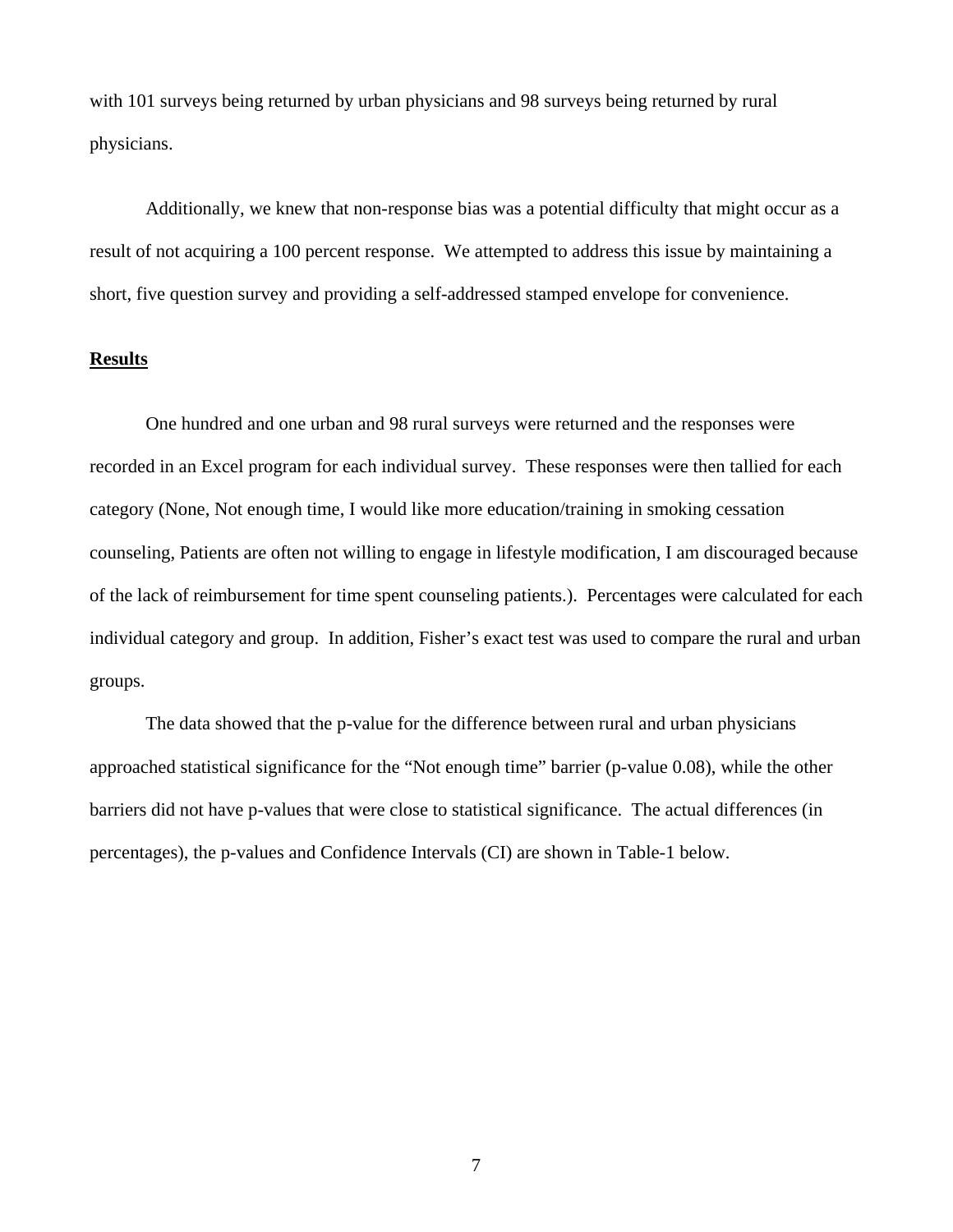# **TABLE-1**

| Urban and Rural Barriers to Smoking Cessation, 2007 Physician Survey |  |  |  |
|----------------------------------------------------------------------|--|--|--|
|                                                                      |  |  |  |

|                                                                            | All            | Urban          | Rural          |                         |                            |  |  |
|----------------------------------------------------------------------------|----------------|----------------|----------------|-------------------------|----------------------------|--|--|
|                                                                            | $N=199$        | $N = 101$      | $N=98$         |                         | Difference <sup>2</sup>    |  |  |
|                                                                            | % (95% CI)     | % (95% CI)     | % (95% CI)     | $p$ -value <sup>1</sup> | % (95% CI)                 |  |  |
| None                                                                       | 22% (16%, 28%) | 22% (14%, 31%) | 22% (14%, 31%) | 1.0                     | $0\%$ ( $-12\%$ , $11\%$ ) |  |  |
| Not Enough                                                                 | 39% (32%, 46%) | 45% (35%, 55%) | 32% (23%, 43%) | 0.08                    | $12\%$ ( $-1\%$ , $26\%$ ) |  |  |
| Time                                                                       |                |                |                |                         |                            |  |  |
| Patients                                                                   | 65% (58%, 72%) | 61% (51%, 71%) | 69% (58%, 78%) | 0.30                    | $-7\%$ ( $-21\%$ , 6%)     |  |  |
| Unwilling                                                                  |                |                |                |                         |                            |  |  |
| Lack of                                                                    | 21% (15%, 27%) | 23% (15%, 32%) | 19% (12%, 28%) | 0.60                    | 4% $(-7\%, 15\%)$          |  |  |
| Reimbursement                                                              |                |                |                |                         |                            |  |  |
| More Training                                                              | 15% (10%, 20%) | 14% (8%, 22%)  | 16% (9%, 24%)  | 0.84                    | $-2\%$ ( $-12\%$ , $8\%$ ) |  |  |
| <u>Eigher's exact toot was used to compare the must and when subgroups</u> |                |                |                |                         |                            |  |  |

Fisher's exact test was used to compare the rural and urban subgroups. 2 Difference between urban and rural percents.

# **TABLE-2**

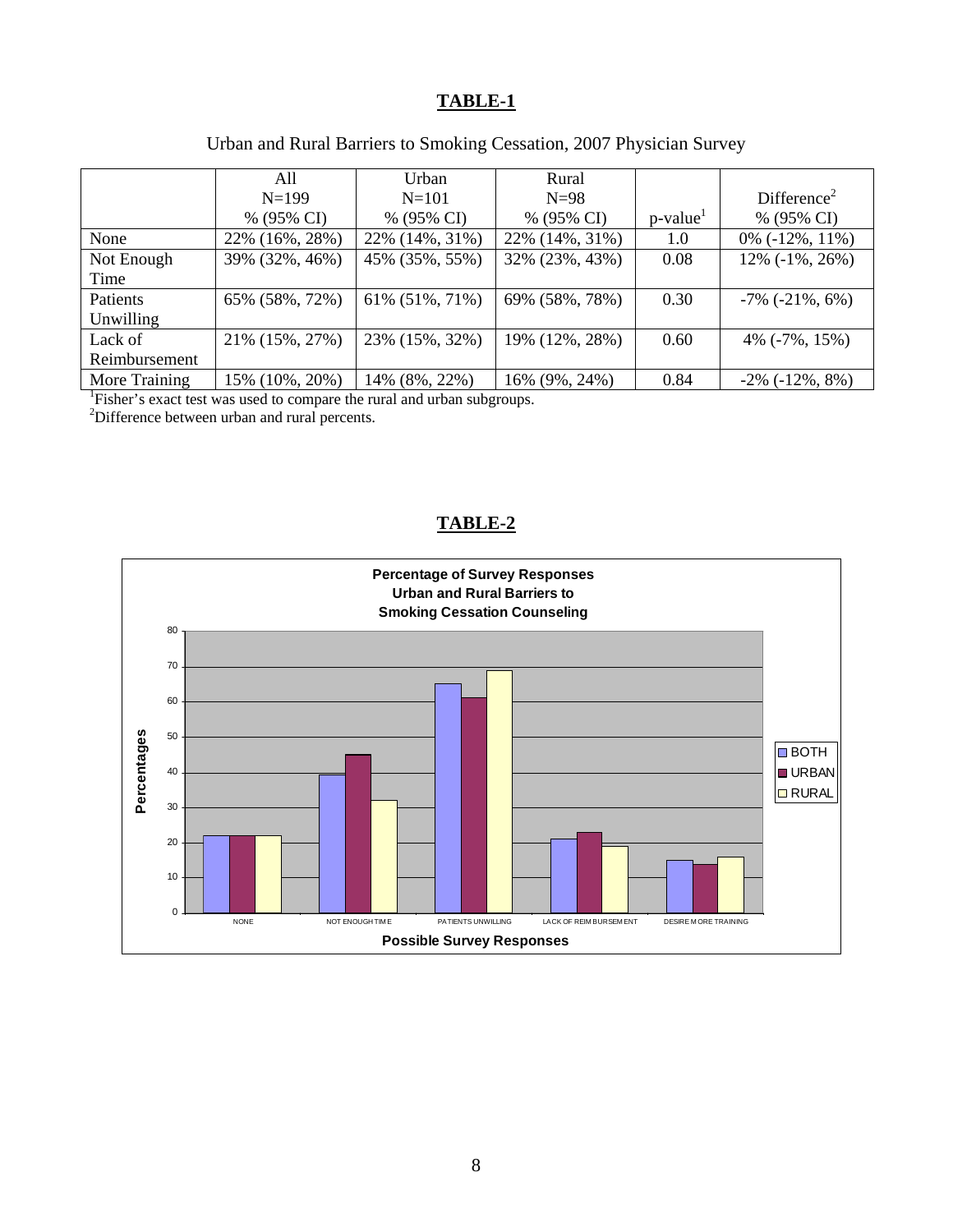#### **Discussion**

While the p-values would indicate that the data is not statistically significant to detect a difference between the rural and urban groups, we believe that a Type II error may have occurred; consequently causing one to erroneously dismiss that there is an actual difference between the rural and urban groups. This is likely due to a matter of inadequate statistical power, meaning that our study did not enroll enough physicians to confer confidence that any difference we observed is a true difference. Our study was powered to detect up to a 19% difference and having obtained a lower survey return rate to use for our study, this means up to a 26% difference could be missed. The actual differences, as reported in percentages, could be important yet the study was not powered to detect differences of this scale. Therefore, with a larger sample size it is possible our p-values would have been statistically significant and would have shown a significant difference between rural and urban smoking cessation counseling barriers. Interestingly, for example, one study titled "*Rural-Urban Differences in Visits to Primary Care Physicians*" by J.C. Probst et.al. utilized 19,409 surveys and did find that "counseling regarding…tobacco,…occurred in proportionately fewer office visits in rural settings."<sup>24</sup> Even though our study was not powered to detect such differences, the actual differences as reported in percentages, shown in Table-2, were very interesting and could indeed be important and warrant some discussion.

 Nearly forty percent of both rural and urban physicians reported lack of time as a barrier to providing smoking cessation counseling to patients. However, even very brief interventions can be effective. The Agency for Health Care Policy and Research Smoking Cessation Clinical Practice Guideline showed that advice of even 3 minutes or less is effective in promoting smoking cessation.<sup>27</sup> A study by Russell and Roter reported spending an average of 1 minute and 46 seconds. They reasoned that if a provider sees 30 patients a day and 25% of them are smokers (approximately the national average) that this intervention would only add an extra 11 minutes to the work day.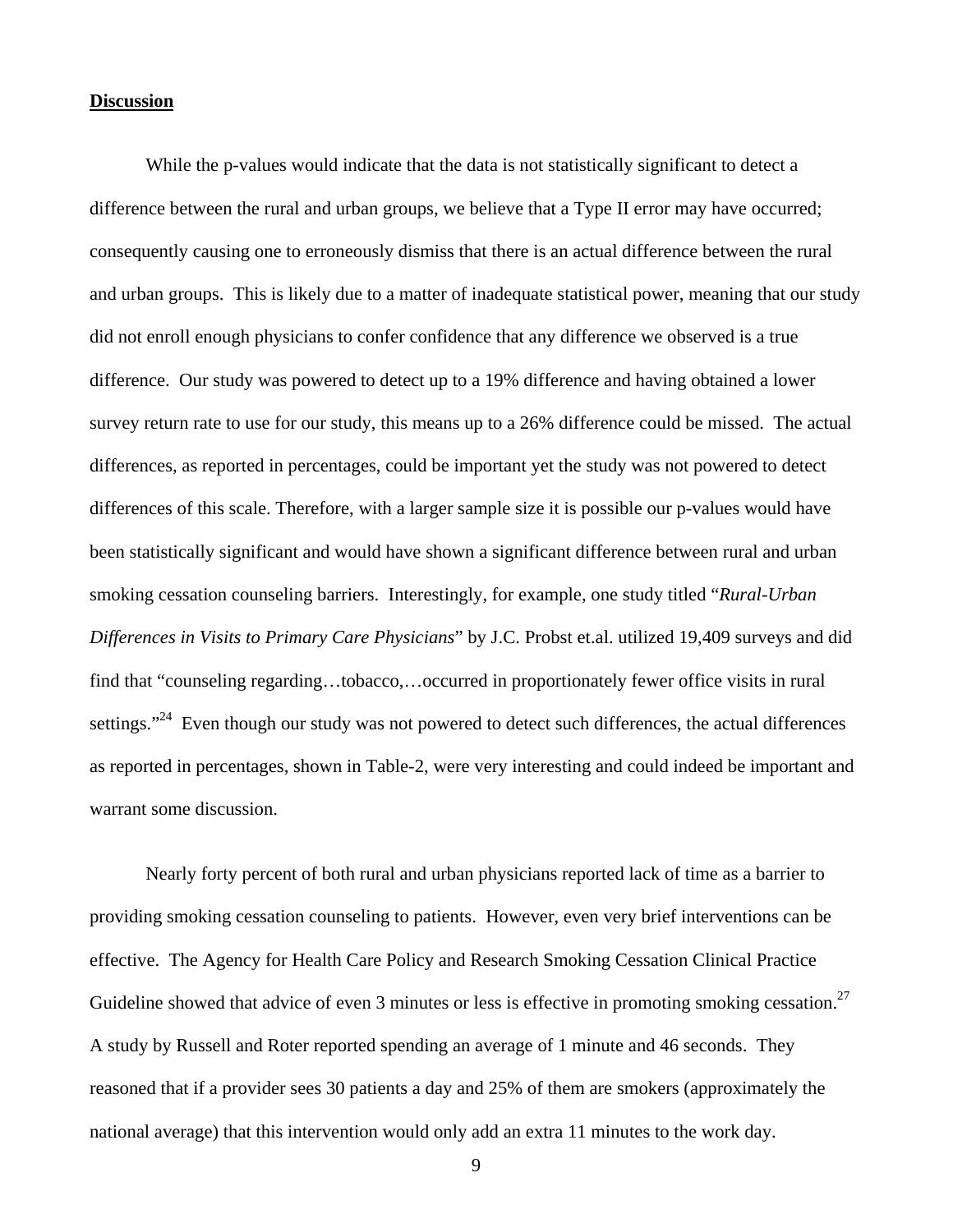In addition, physicians can utilize in-house smoking cessation counselors or telephone counselors to help circumvent the issue of time limitations. The advantage of an in-house counselor is that this limits patients lost to follow up. The patient is already in the office to see the doctor and the counselor could meet with them briefly before or after their appointment. However, some doctors might not be able to support such an addition to their staff. In this instance, doctors could make use of the many telephone counseling services available. Several studies have shown this is both a costeffective and successful method of helping smokers quit.<sup>28,29</sup>

Approximately one-fifth survey respondents listed lack of reimbursement as a barrier to smoking cessation counseling. However, according to a recent survey by America's Health Insurance Plans, the majority of insurers surveyed provided coverage for at least one type of behavioral intervention. In fact, 34% of survey respondents reported having increased reimbursement to providers for smoking cessation counseling and assistance. Also, the percentage of insurers paying for pharmacotherapy has more than tripled in the past decade with many plans now providing full coverage to their members for at least one type of pharmacotherapy.<sup>25</sup> In addition, beginning in March 2005, Medicare now covers two quit attempts per year, with a maximum of four intermediate (3-10 minutes) or intensive (greater than 10 minutes) counseling sessions for a total of 8 sessions per year. Payment varies by region but averages about \$13 for intermediate and \$25 for intensive sessions.<sup>26</sup> While these rates are low compared to coverage for in office procedures, they represent a positive change and a growing awareness at the federal level for the need to reimburse doctors for time spent counseling on preventative healthcare.

Almost two-thirds of physicians in this study saw patient unwillingness to quit as a barrier. However, according to the U.S. Public Health Service clinical practice guideline of using the 5A's, "all patients need to be at least asked about their smoking status and advised to quit". This includes those patients that are not ready to do so. The absolute quit difference between those who receive simple, one-time advice from a physician to quit and those who don't is  $2\%$ <sup>29</sup> Also, the American College of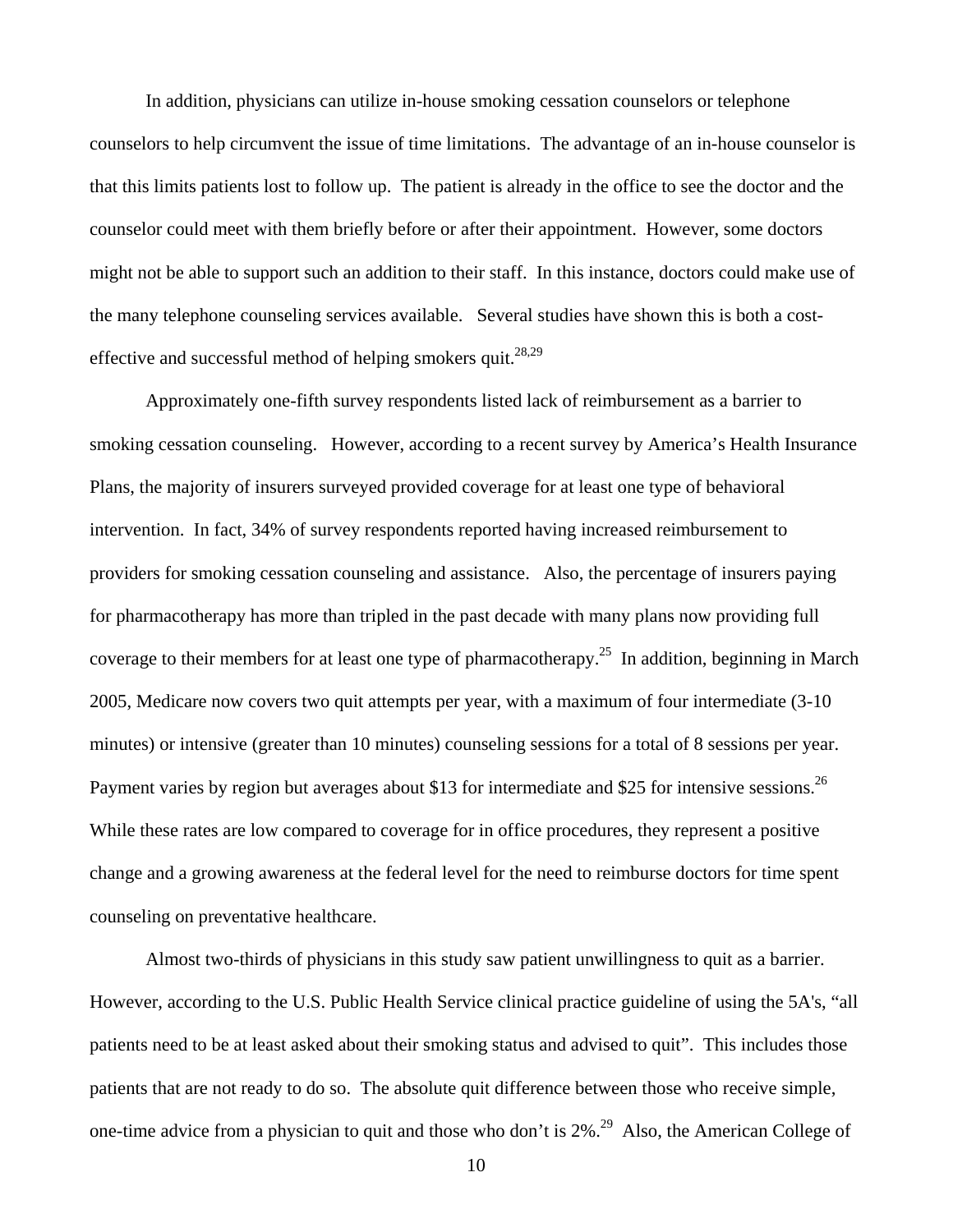Chest Physicians goes beyond the 5A's and suggests the 5R's for individuals who are not willing to quit. These include: Relevance of quitting for the patient, Risks of illness related to continued tobacco use, Rewards/benefits of smoking Cessation, Roadblocks for quitting, and Repetition of the motivation intervention as each encounter. $30$ 

Only 15% of the respondents felt they needed more training. However, it has been well document that doctors need to improve on counseling patients. As mentioned previously, the recommended components of effective smoking-cessation counseling are the "5A's": **ask** about tobacco use at every visit (A1), **advise** to quit (A2), **assess** willingness to make a quit attempt (A3), **assist** with counseling and pharmacotherapy (A4), and **arrange** follow-up support and assistance (A5). A recent survey did show that many of the doctors successfully implemented A1 and A2 but did a very poor job on A3-A5 (56%, 38%, and 9 % respectively).<sup>31</sup> These findings were the same even when seeing patients for smoking-related diagnoses. Data from the Behavioral Risk Factor Surveillance System (BRFSS) showed that nicotine replacement therapy use was reported at only 0.3% of smokers visits and that Bupropion uses was only recorded at  $1.87\%$  of visits.<sup>29</sup> However, many studies have shown that nicotine replacement therapy is effective at aiding in long term cessation.<sup>32</sup>

Finally, about about one-fifth of respondents felt there was no barriers to providing smoking cessation. However, recent data from the BRFSS indicates that most physicans provide counseling to preferentially different patients based on demographics. Counseling rates were highest amongst older Anglo men. It was reasoned that in this instance doctors are providing quit advice as a therapeutic intervention rather than a preventative one.<sup>29</sup>

#### **Summary**

 While our study was not powered to detect differences based on our response rate, there were actual differences between rural and urban groups as reported in percentages. These were very interesting and could indeed be important. Lack of time and patient's unwillingness to change were central barriers to smoking cessation counseling reported by New Mexico physicians. These barriers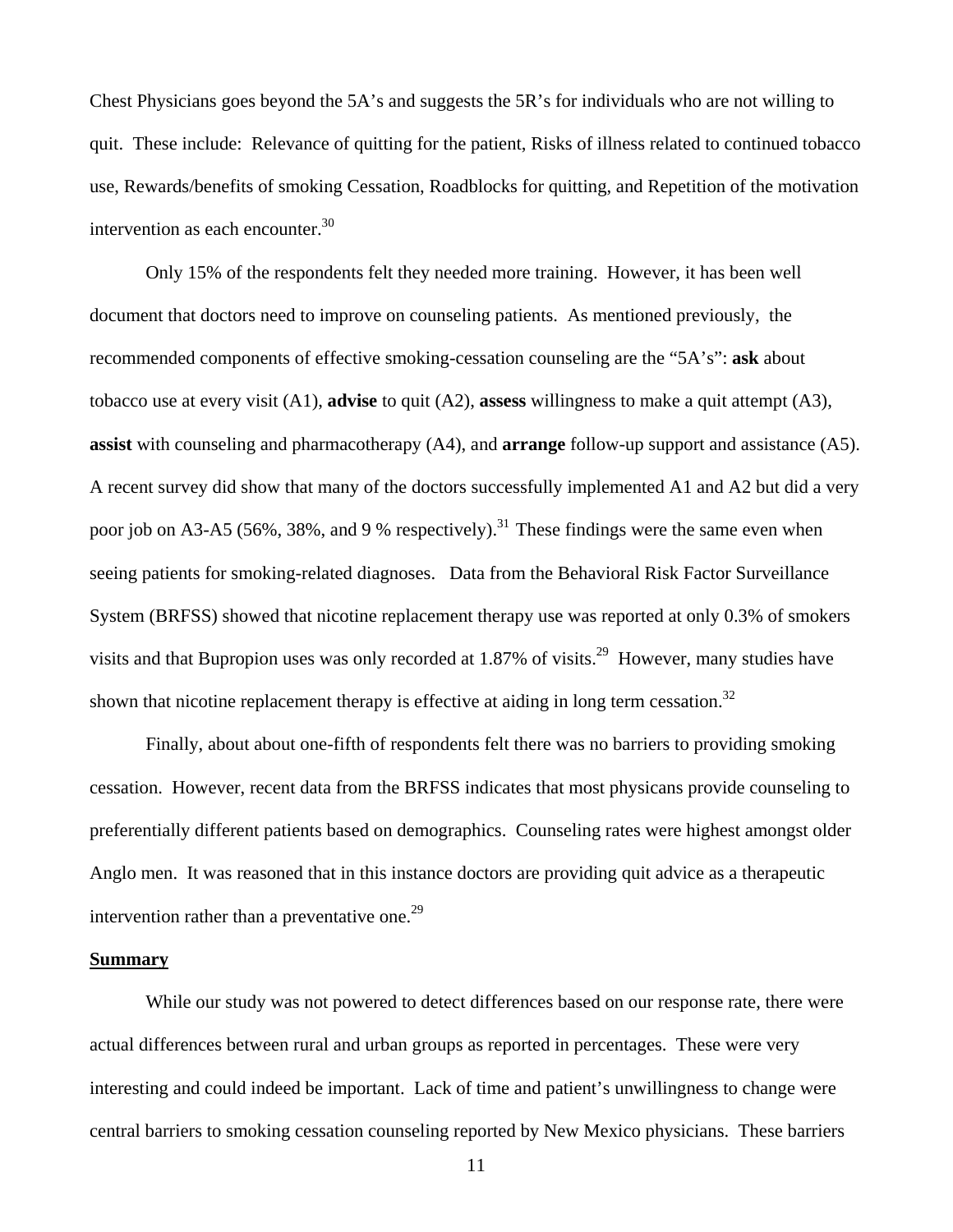could be circumvented by employing such options as physician use of professional smoking cessation counselors, revisiting the "5A's" of smoking cessation with patients, or training non-physician office personnel in counseling techniques. In addition, there has slowly been a positive change at the federal level for the need to reimburse doctors for time spent counseling on preventative healthcare and the awareness for better training regarding preventative counseling has increased. In any case, smoking cessation is a modifiable risk factor for many diseases and counseling regarding quitting is vital to health care across many fields of medicine. The reasons physicians are not meeting national guidelines regarding smoking cessation counseling remain unclear and therefore the topic warrants further documentation as to why this is the case. More research is desperately needed to seek ways to assist primary care physicians to overcome these identified barriers in order to implement effective smoking cessation interventions.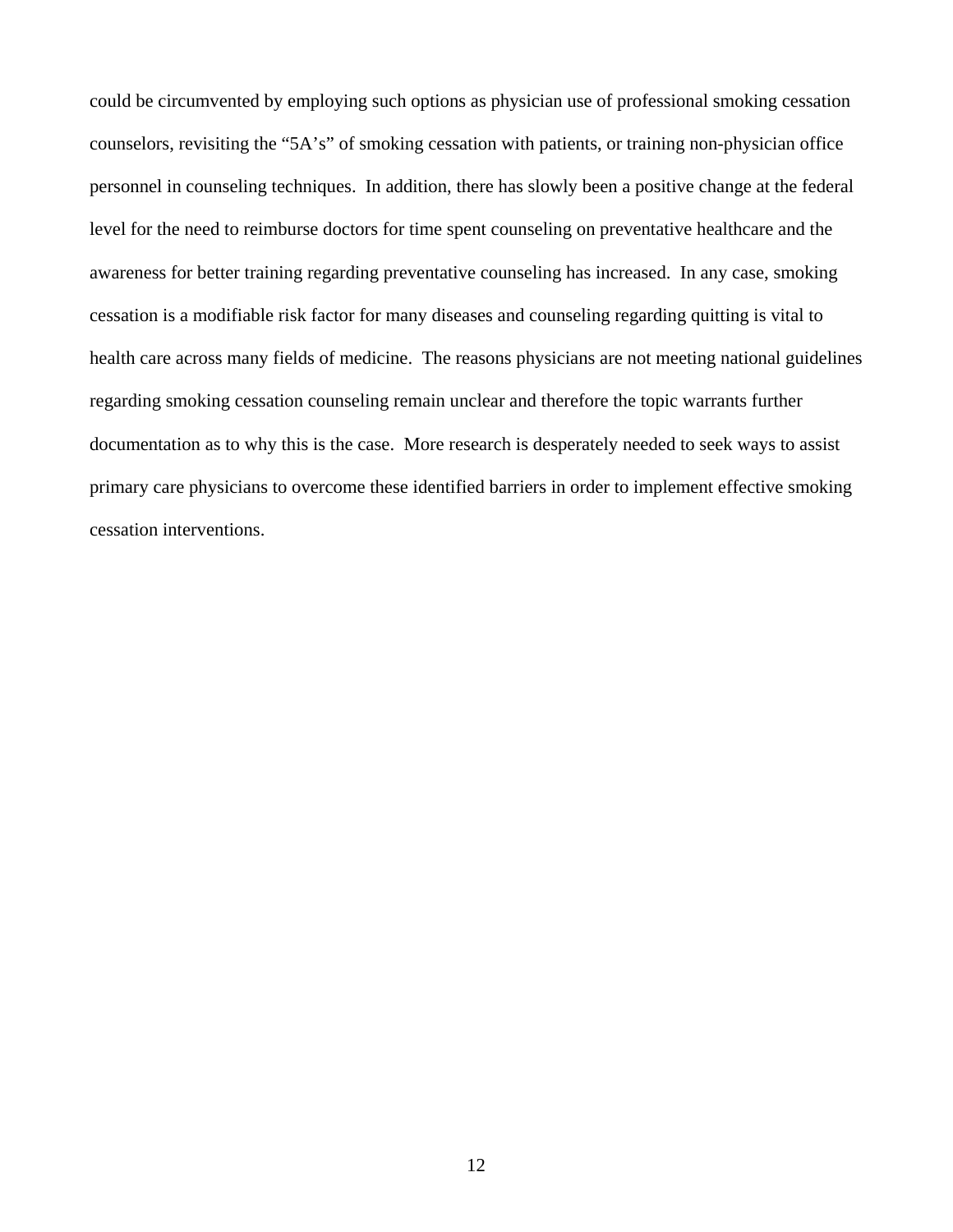## **Appendix A: Sample Letter to be sent with Survey Questionnaire**

## **Informed Consent Cover Letter for Anonymous Surveys**

# **STUDY TITLE**

Physician perceived barriers to smoking cessation counseling: A rural vs. urban perspective.

January 1, 2006

Family Medicine Physician 0000 Street Anywhere, New Mexico 80000

Dear New Mexico Physician,

We, Rebecca Coalson and Dawn Walstrom, are both second year medical students at the University of New Mexico. As part of our medical education requirements we are conducting a research study and we are in need of your help to complete our project.

You are being asked to participate in this study because you are a Family Medicine Physician practicing in New Mexico. The findings from this project will provide information on various barriers New Mexico Family Physicians face in smoking cessation counseling so as to improve New Mexico public heath education.. Your participation will involve filling out a brief, one question survey. The survey should take about two minutes to complete. Your involvement in the study is voluntary, and you may choose not to participate. There are no names or identifying information associated with this survey. The survey includes one question regarding the obstacles, if any, you as a New Mexico Family Practice Physician encounter in counseling patients on smoking cessation . You can refuse to answer if you wish. There are no known risks in this study, but some individuals may experience discomfort when answering this question. All data will be kept for 3 years in a locked file in Dr. Angelo Tomedi's, our research mentor, office and then destroyed. If published, results will be presented in summary form only.

Again, enclosed is a very short anonymous questionnaire that we would like you to fill out and mail back to us in the provided self addressed-stamped envelope no later than March 29<sup>th</sup>,2006. By returning this survey in the envelope provided, you will be agreeing to participate in the above described research study. If you have questions regarding your legal rights as a research subject, you may call the UNMHSC Human Research Review Committee at (505) 272-1129.

We realize your time is extremely valuable, and we would like you to know that the few, short minutes you take to fill out our survey is greatly appreciated.

Thank You,

Rebecca Coalson, MS-IV & Dawn Walstrom, MS-IV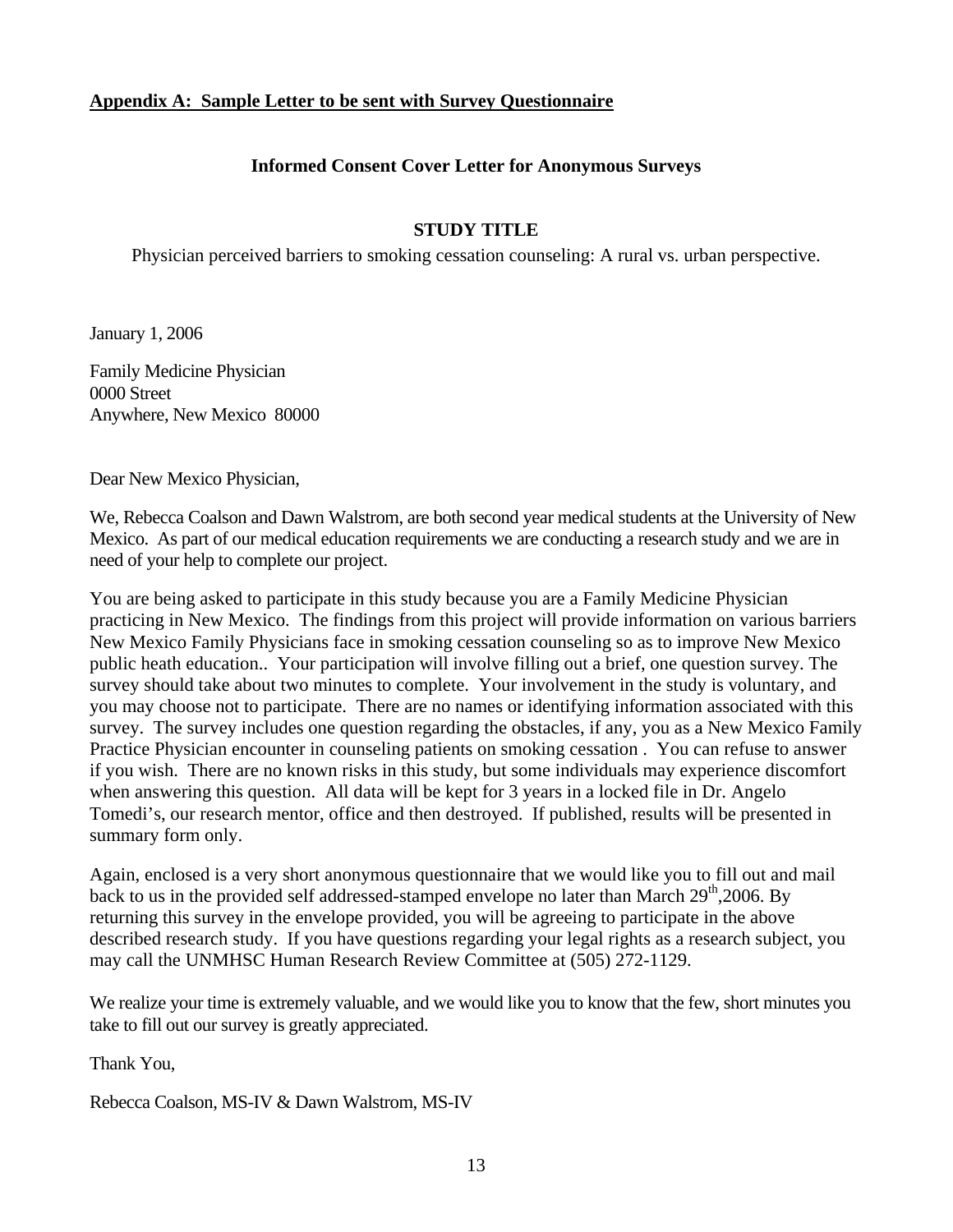# **Appendix B: Sample of Survey Questionnaire**

Instructions: After filling out the short survey below, please return this page in the provided self addressed-stamped envelope. Thank you again for your time in participating in our Medical Student Research Project.

Which of the following obstacles do you encounter in counseling patients on smoking cessation? Please check all that apply.

□ None.

 $\Box$  Not enough time.

 $\Box$  I would like more education/training in smoking cessation counseling.

 $\Box$  Patients are often not willing to engage in lifestyle modification.

□ I am discouraged because of the lack of reimbursement for time spent counseling patients.

For Data Collection Purposes Only: R U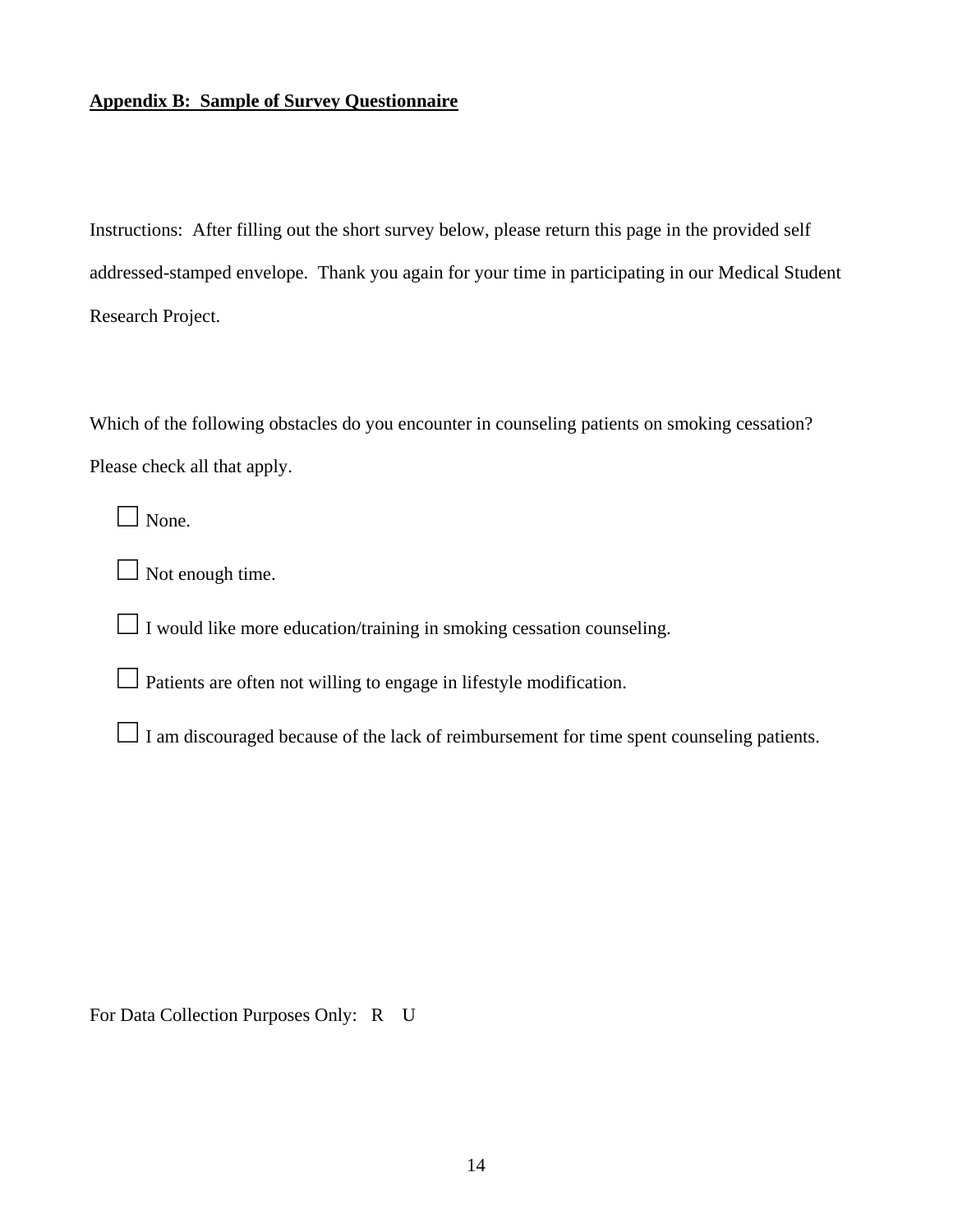# **References**

- 1. 2005 American Heart Association, Inc.
- 2. [Leone A.](http://www.ncbi.nlm.nih.gov/entrez/query.fcgi?cmd=Retrieve&db=pubmed&dopt=Abstract&list_uids=14529556&query_hl=68&itool=pubmed_docsum)

Relationship between cigarette smoking and other coronary risk factors in atherosclerosis: risk of cardiovascular disease and preventive measures. Curr Pharm Des. 2003;9(29):2417-23. Review.

3. [Chen Z, Boreham J.](http://www.ncbi.nlm.nih.gov/entrez/query.fcgi?cmd=Retrieve&db=pubmed&dopt=Abstract&list_uids=16222617&query_hl=68&itool=pubmed_docsum)

Smoking and cardiovascular disease. Semin Vasc Med. 2002 Aug;2(3):243-52. Review.

4. [Howard G, Wagenknecht LE, Burke GL, Diez-Roux A, Evans GW,](http://www.ncbi.nlm.nih.gov/entrez/query.fcgi?cmd=Retrieve&db=pubmed&dopt=Abstract&list_uids=9440661&query_hl=70&itool=pubmed_docsum)  [McGovern P, Nieto FJ, Tell GS.](http://www.ncbi.nlm.nih.gov/entrez/query.fcgi?cmd=Retrieve&db=pubmed&dopt=Abstract&list_uids=9440661&query_hl=70&itool=pubmed_docsum)

Cigarette smoking and progression of atherosclerosis: The Atherosclerosis Risk in Communities (ARIC) Study. JAMA. 1998 Jan 14;279(2):119-24.

5. [Ambrose JA, Barua RS.](http://www.ncbi.nlm.nih.gov/entrez/query.fcgi?cmd=Retrieve&db=pubmed&dopt=Abstract&list_uids=15145091&query_hl=70&itool=pubmed_docsum)

The pathophysiology of cigarette smoking and cardiovascular disease: an update. J Am Coll Cardiol. 2004 May 19;43(10):1731-7. Review.

6. [Villablanca AC, McDonald JM, Rutledge JC.](http://www.ncbi.nlm.nih.gov/entrez/query.fcgi?cmd=Retrieve&db=pubmed&dopt=Abstract&list_uids=10763097&query_hl=70&itool=pubmed_DocSum)

Smoking and cardiovascular disease. Clin Chest Med. 2000 Mar;21(1):159-72. Review.

7. [Nicotine Tob Res.](javascript:AL_get(this,%20) 2005 Apr;7 Suppl 1:S29-34.

The association between patient-reported receipt of tobacco intervention at a primary care visit and smokers' satisfaction with their health care. [Conroy MB,](http://www.ncbi.nlm.nih.gov/entrez/query.fcgi?db=pubmed&cmd=Search&itool=pubmed_Abstract&term=%22Conroy+MB%22%5BAuthor%5D) [Majchrzak NE,](http://www.ncbi.nlm.nih.gov/entrez/query.fcgi?db=pubmed&cmd=Search&itool=pubmed_Abstract&term=%22Majchrzak+NE%22%5BAuthor%5D) [Regan S](http://www.ncbi.nlm.nih.gov/entrez/query.fcgi?db=pubmed&cmd=Search&itool=pubmed_Abstract&term=%22Regan+S%22%5BAuthor%5D), [Silverman CB](http://www.ncbi.nlm.nih.gov/entrez/query.fcgi?db=pubmed&cmd=Search&itool=pubmed_Abstract&term=%22Silverman+CB%22%5BAuthor%5D), [Schneider LI,](http://www.ncbi.nlm.nih.gov/entrez/query.fcgi?db=pubmed&cmd=Search&itool=pubmed_Abstract&term=%22Schneider+LI%22%5BAuthor%5D) [Rigotti NA.](http://www.ncbi.nlm.nih.gov/entrez/query.fcgi?db=pubmed&cmd=Search&itool=pubmed_Abstract&term=%22Rigotti+NA%22%5BAuthor%5D)Brigham and Women's Hospital, Boston, MA, USA.

8. Patient satisfaction and discussion of smoking cessation during clinical visits. [Solberg LI](http://www.ncbi.nlm.nih.gov/entrez/query.fcgi?db=pubmed&cmd=Search&itool=pubmed_Abstract&term=%22Solberg+LI%22%5BAuthor%5D), [Boyle RG,](http://www.ncbi.nlm.nih.gov/entrez/query.fcgi?db=pubmed&cmd=Search&itool=pubmed_Abstract&term=%22Boyle+RG%22%5BAuthor%5D) [Davidson G](http://www.ncbi.nlm.nih.gov/entrez/query.fcgi?db=pubmed&cmd=Search&itool=pubmed_Abstract&term=%22Davidson+G%22%5BAuthor%5D), [Magnan SJ,](http://www.ncbi.nlm.nih.gov/entrez/query.fcgi?db=pubmed&cmd=Search&itool=pubmed_Abstract&term=%22Magnan+SJ%22%5BAuthor%5D) [Carlson CL.](http://www.ncbi.nlm.nih.gov/entrez/query.fcgi?db=pubmed&cmd=Search&itool=pubmed_Abstract&term=%22Carlson+CL%22%5BAuthor%5D) HealthPartners/HealthPartners Research Foundation, Minneapolis, Minn 55440-1524, USA. leif.i.solberg@healthpartners.com

9. [Cochrane Database Syst Rev.](javascript:AL_get(this,%20) 2004 Oct 18;(4):CD000165. Physician advice for smoking cessation. [Lancaster T,](http://www.ncbi.nlm.nih.gov/entrez/query.fcgi?db=pubmed&cmd=Search&itool=pubmed_Abstract&term=%22Lancaster+T%22%5BAuthor%5D) [Stead L.](http://www.ncbi.nlm.nih.gov/entrez/query.fcgi?db=pubmed&cmd=Search&itool=pubmed_Abstract&term=%22Stead+L%22%5BAuthor%5D)

10. [J Natl Cancer Inst.](javascript:AL_get(this,%20) 2004 Apr 21;96(8):594-603 Effectiveness of implementing the agency for healthcare research and quality smoking cessation clinical practice guideline: a randomized, controlled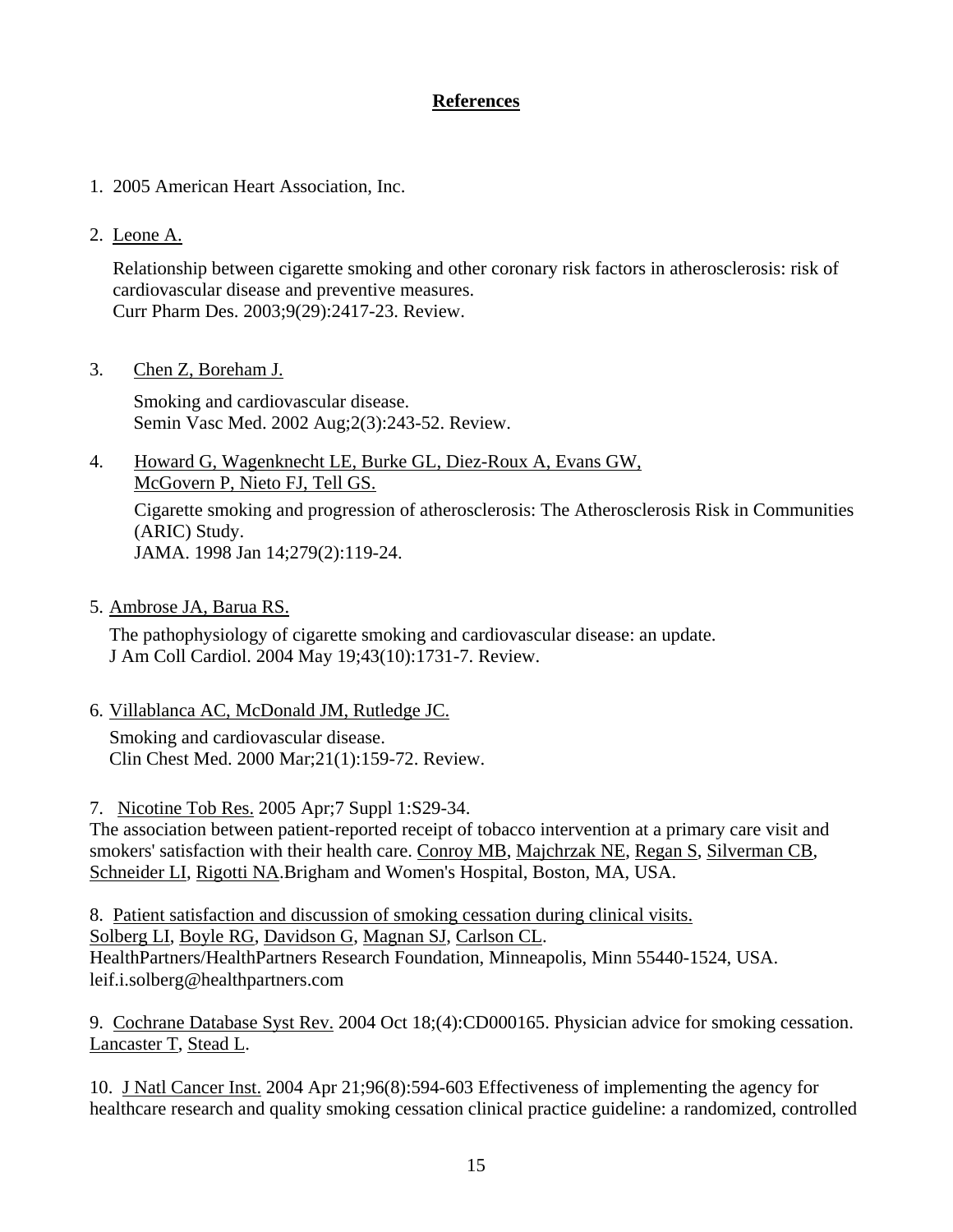trial. [Katz DA,](http://www.ncbi.nlm.nih.gov/entrez/query.fcgi?db=pubmed&cmd=Search&itool=pubmed_Abstract&term=%22Katz+DA%22%5BAuthor%5D) [Muehlenbruch DR,](http://www.ncbi.nlm.nih.gov/entrez/query.fcgi?db=pubmed&cmd=Search&itool=pubmed_Abstract&term=%22Muehlenbruch+DR%22%5BAuthor%5D) [Brown RL,](http://www.ncbi.nlm.nih.gov/entrez/query.fcgi?db=pubmed&cmd=Search&itool=pubmed_Abstract&term=%22Brown+RL%22%5BAuthor%5D) [Fiore MC,](http://www.ncbi.nlm.nih.gov/entrez/query.fcgi?db=pubmed&cmd=Search&itool=pubmed_Abstract&term=%22Fiore+MC%22%5BAuthor%5D) [Baker TB;](http://www.ncbi.nlm.nih.gov/entrez/query.fcgi?db=pubmed&cmd=Search&itool=pubmed_Abstract&term=%22Baker+TB%22%5BAuthor%5D) [AHRQ Smoking Cessation](http://www.ncbi.nlm.nih.gov/entrez/query.fcgi?db=pubmed&cmd=Search&itool=pubmed_Abstract&term=%22AHRQ+Smoking+Cessation+Guideline+Study+Group%22%5BCorporate+Author%5D)  [Guideline Study Group.](http://www.ncbi.nlm.nih.gov/entrez/query.fcgi?db=pubmed&cmd=Search&itool=pubmed_Abstract&term=%22AHRQ+Smoking+Cessation+Guideline+Study+Group%22%5BCorporate+Author%5D)Department of Medicine, University of Wisconsin, Madison, USA.

11. [Arch Fam Med.](javascript:AL_get(this,%20) 2000 May;9(5):426-33. How does physician advice influence patient behavior? Evidence for a priming effect.

[Kreuter MW](http://www.ncbi.nlm.nih.gov/entrez/query.fcgi?db=pubmed&cmd=Search&itool=pubmed_Abstract&term=%22Kreuter+MW%22%5BAuthor%5D), [Chheda SG](http://www.ncbi.nlm.nih.gov/entrez/query.fcgi?db=pubmed&cmd=Search&itool=pubmed_Abstract&term=%22Chheda+SG%22%5BAuthor%5D), [Bull FC.](http://www.ncbi.nlm.nih.gov/entrez/query.fcgi?db=pubmed&cmd=Search&itool=pubmed_Abstract&term=%22Bull+FC%22%5BAuthor%5D)Department of Community Health, School of Public Health, Saint Louis University, MO 63108, USA. kreuter@slu.edu

12. U.S. Preventive Services Task Force. *Guide to Clinical Preventive Services.* 2nd ed Washington DC: Office of Disease Prevention and Health Promotion, 1996.

13. U.S. Department of Health and Human Services. *Healthy People 2010* (Conference Edition). Washington, DC: U.S. Government Printing Office; 2000.

14. [Arch Intern Med.](javascript:AL_get(this,%20) 1997 Jun 23;157(12):1313-9.

Physicians counseling smokers. A population-based survey of patients' perceptions of health care provider-delivered smoking cessation interventions. [Goldstein MG,](http://www.ncbi.nlm.nih.gov/entrez/query.fcgi?db=pubmed&cmd=Search&itool=pubmed_Abstract&term=%22Goldstein+MG%22%5BAuthor%5D) [Niaura R](http://www.ncbi.nlm.nih.gov/entrez/query.fcgi?db=pubmed&cmd=Search&itool=pubmed_Abstract&term=%22Niaura+R%22%5BAuthor%5D), [Willey-Lessne C](http://www.ncbi.nlm.nih.gov/entrez/query.fcgi?db=pubmed&cmd=Search&itool=pubmed_Abstract&term=%22Willey%2DLessne+C%22%5BAuthor%5D), [DePue J,](http://www.ncbi.nlm.nih.gov/entrez/query.fcgi?db=pubmed&cmd=Search&itool=pubmed_Abstract&term=%22DePue+J%22%5BAuthor%5D) [Eaton C,](http://www.ncbi.nlm.nih.gov/entrez/query.fcgi?db=pubmed&cmd=Search&itool=pubmed_Abstract&term=%22Eaton+C%22%5BAuthor%5D) [Rakowski W](http://www.ncbi.nlm.nih.gov/entrez/query.fcgi?db=pubmed&cmd=Search&itool=pubmed_Abstract&term=%22Rakowski+W%22%5BAuthor%5D), [Dube C](http://www.ncbi.nlm.nih.gov/entrez/query.fcgi?db=pubmed&cmd=Search&itool=pubmed_Abstract&term=%22Dube+C%22%5BAuthor%5D). Department of Psychiatry, Miriam Hospital, Providence, RI, USA.

15. [Prev Med.](javascript:AL_get(this,%20) 1998 Sep-Oct;27(5 Pt 1):720-9.

A population-based survey of physician smoking cessation counseling practices. [Goldstein MG,](http://www.ncbi.nlm.nih.gov/entrez/query.fcgi?db=pubmed&cmd=Search&itool=pubmed_Abstract&term=%22Goldstein+MG%22%5BAuthor%5D) [DePue JD,](http://www.ncbi.nlm.nih.gov/entrez/query.fcgi?db=pubmed&cmd=Search&itool=pubmed_Abstract&term=%22DePue+JD%22%5BAuthor%5D) [Monroe AD](http://www.ncbi.nlm.nih.gov/entrez/query.fcgi?db=pubmed&cmd=Search&itool=pubmed_Abstract&term=%22Monroe+AD%22%5BAuthor%5D), [Lessne CW,](http://www.ncbi.nlm.nih.gov/entrez/query.fcgi?db=pubmed&cmd=Search&itool=pubmed_Abstract&term=%22Lessne+CW%22%5BAuthor%5D) [Rakowski W](http://www.ncbi.nlm.nih.gov/entrez/query.fcgi?db=pubmed&cmd=Search&itool=pubmed_Abstract&term=%22Rakowski+W%22%5BAuthor%5D), [Prokhorov A,](http://www.ncbi.nlm.nih.gov/entrez/query.fcgi?db=pubmed&cmd=Search&itool=pubmed_Abstract&term=%22Prokhorov+A%22%5BAuthor%5D) [Niaura R](http://www.ncbi.nlm.nih.gov/entrez/query.fcgi?db=pubmed&cmd=Search&itool=pubmed_Abstract&term=%22Niaura+R%22%5BAuthor%5D), [Dube](http://www.ncbi.nlm.nih.gov/entrez/query.fcgi?db=pubmed&cmd=Search&itool=pubmed_Abstract&term=%22Dube+CE%22%5BAuthor%5D)  [CE.](http://www.ncbi.nlm.nih.gov/entrez/query.fcgi?db=pubmed&cmd=Search&itool=pubmed_Abstract&term=%22Dube+CE%22%5BAuthor%5D)Department of Psychiatry and Human Behavior, The Miriam Hospital and Brown University School of Medicine, Providence, Rhode Island, 02906, USA.

16. [J Fam Pract.](javascript:AL_get(this,%20) 2001 Aug;50(8):688-93.

Direct observation of smoking cessation activities in primary care practice. [Ellerbeck EF,](http://www.ncbi.nlm.nih.gov/entrez/query.fcgi?db=pubmed&cmd=Search&itool=pubmed_Abstract&term=%22Ellerbeck+EF%22%5BAuthor%5D) [Ahluwalia JS,](http://www.ncbi.nlm.nih.gov/entrez/query.fcgi?db=pubmed&cmd=Search&itool=pubmed_Abstract&term=%22Ahluwalia+JS%22%5BAuthor%5D) [Jolicoeur DG](http://www.ncbi.nlm.nih.gov/entrez/query.fcgi?db=pubmed&cmd=Search&itool=pubmed_Abstract&term=%22Jolicoeur+DG%22%5BAuthor%5D), [Gladden J,](http://www.ncbi.nlm.nih.gov/entrez/query.fcgi?db=pubmed&cmd=Search&itool=pubmed_Abstract&term=%22Gladden+J%22%5BAuthor%5D) [Mosier MC](http://www.ncbi.nlm.nih.gov/entrez/query.fcgi?db=pubmed&cmd=Search&itool=pubmed_Abstract&term=%22Mosier+MC%22%5BAuthor%5D). Department of Preventive Medicine, University of Kansas Medical Center, 3901 Rainbow Blvd, Kansas City, KS 66160-7313, USA. eellerbe@kumc.edu.

17. [Prev Med.](javascript:AL_get(this,%20) 1998 Sep-Oct;27(5 Pt 1):720-9.

A population-based survey of physician smoking cessation counseling practices. [Goldstein MG,](http://www.ncbi.nlm.nih.gov/entrez/query.fcgi?db=pubmed&cmd=Search&itool=pubmed_Abstract&term=%22Goldstein+MG%22%5BAuthor%5D) [DePue JD,](http://www.ncbi.nlm.nih.gov/entrez/query.fcgi?db=pubmed&cmd=Search&itool=pubmed_Abstract&term=%22DePue+JD%22%5BAuthor%5D) [Monroe AD](http://www.ncbi.nlm.nih.gov/entrez/query.fcgi?db=pubmed&cmd=Search&itool=pubmed_Abstract&term=%22Monroe+AD%22%5BAuthor%5D), [Lessne CW,](http://www.ncbi.nlm.nih.gov/entrez/query.fcgi?db=pubmed&cmd=Search&itool=pubmed_Abstract&term=%22Lessne+CW%22%5BAuthor%5D) [Rakowski W](http://www.ncbi.nlm.nih.gov/entrez/query.fcgi?db=pubmed&cmd=Search&itool=pubmed_Abstract&term=%22Rakowski+W%22%5BAuthor%5D), [Prokhorov A,](http://www.ncbi.nlm.nih.gov/entrez/query.fcgi?db=pubmed&cmd=Search&itool=pubmed_Abstract&term=%22Prokhorov+A%22%5BAuthor%5D) [Niaura R](http://www.ncbi.nlm.nih.gov/entrez/query.fcgi?db=pubmed&cmd=Search&itool=pubmed_Abstract&term=%22Niaura+R%22%5BAuthor%5D), [Dube CE.](http://www.ncbi.nlm.nih.gov/entrez/query.fcgi?db=pubmed&cmd=Search&itool=pubmed_Abstract&term=%22Dube+CE%22%5BAuthor%5D) Department of Psychiatry and Human Behavior, The Miriam Hospital and Brown University School of Medicine, Providence, Rhode Island, 02906, USA.

18. [Tob Control.](javascript:AL_get(this,%20) 2002 Dec;11(4):329-35.

Dissemination of the AHCPR clinical practice guideline in community health centres. [DePue JD,](http://www.ncbi.nlm.nih.gov/entrez/query.fcgi?db=pubmed&cmd=Search&itool=pubmed_Abstract&term=%22DePue+JD%22%5BAuthor%5D) [Goldstein MG,](http://www.ncbi.nlm.nih.gov/entrez/query.fcgi?db=pubmed&cmd=Search&itool=pubmed_Abstract&term=%22Goldstein+MG%22%5BAuthor%5D) [Schilling A,](http://www.ncbi.nlm.nih.gov/entrez/query.fcgi?db=pubmed&cmd=Search&itool=pubmed_Abstract&term=%22Schilling+A%22%5BAuthor%5D) [Reiss P,](http://www.ncbi.nlm.nih.gov/entrez/query.fcgi?db=pubmed&cmd=Search&itool=pubmed_Abstract&term=%22Reiss+P%22%5BAuthor%5D) [Papandonatos G,](http://www.ncbi.nlm.nih.gov/entrez/query.fcgi?db=pubmed&cmd=Search&itool=pubmed_Abstract&term=%22Papandonatos+G%22%5BAuthor%5D) [Sciamanna C,](http://www.ncbi.nlm.nih.gov/entrez/query.fcgi?db=pubmed&cmd=Search&itool=pubmed_Abstract&term=%22Sciamanna+C%22%5BAuthor%5D) [Kazura A.](http://www.ncbi.nlm.nih.gov/entrez/query.fcgi?db=pubmed&cmd=Search&itool=pubmed_Abstract&term=%22Kazura+A%22%5BAuthor%5D) The Centers for Behavioral and Preventive Medicine, the Miriam Hospital/Brown Medical School, Providence,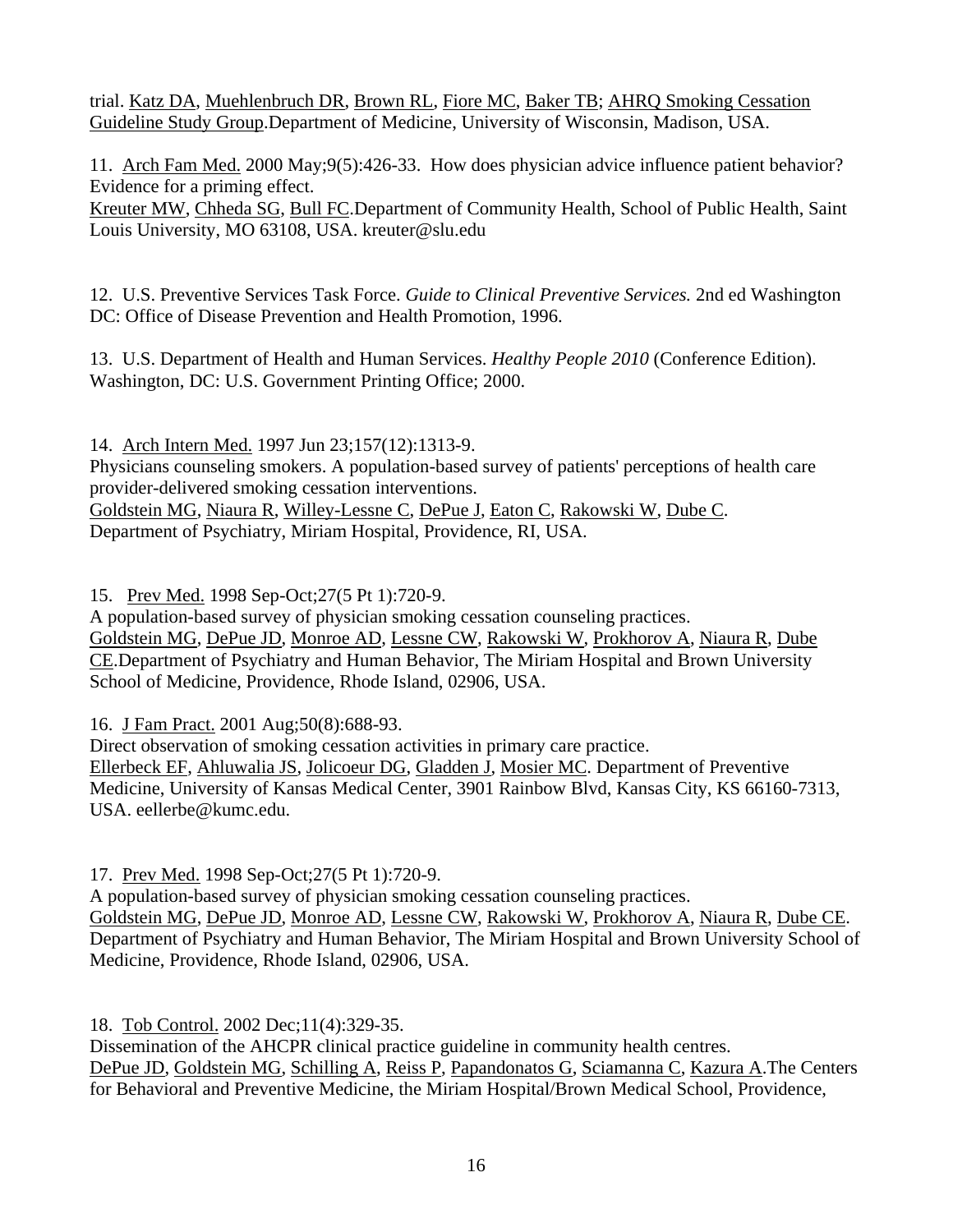Rhode Island 02903, USA. JDePue@Lifespan.org

19. [Am J Public Health.](javascript:AL_get(this,%20) 2005 Jun;95(6):1056-61.

Patient smoking cessation advice by health care providers: the role of ethnicity, socioeconomic status, and health. [Houston TK,](http://www.ncbi.nlm.nih.gov/entrez/query.fcgi?db=pubmed&cmd=Search&itool=pubmed_Abstract&term=%22Houston+TK%22%5BAuthor%5D) [Scarinci IC](http://www.ncbi.nlm.nih.gov/entrez/query.fcgi?db=pubmed&cmd=Search&itool=pubmed_Abstract&term=%22Scarinci+IC%22%5BAuthor%5D), [Person SD](http://www.ncbi.nlm.nih.gov/entrez/query.fcgi?db=pubmed&cmd=Search&itool=pubmed_Abstract&term=%22Person+SD%22%5BAuthor%5D), [Greene PG](http://www.ncbi.nlm.nih.gov/entrez/query.fcgi?db=pubmed&cmd=Search&itool=pubmed_Abstract&term=%22Greene+PG%22%5BAuthor%5D).

Deep South Center for Effectiveness Research, Birmingham Veterans Affairs Medical Center, Alabama, USA. tkhouston@uabmc.edu

20. [J Fam Pract.](javascript:AL_get(this,%20) 2002 Jan;51(1):65-9.

Tobacco cessation counseling among underserved patients: a report from CaReNet. [Parnes B,](http://www.ncbi.nlm.nih.gov/entrez/query.fcgi?db=pubmed&cmd=Search&itool=pubmed_Abstract&term=%22Parnes+B%22%5BAuthor%5D) [Main DS](http://www.ncbi.nlm.nih.gov/entrez/query.fcgi?db=pubmed&cmd=Search&itool=pubmed_Abstract&term=%22Main+DS%22%5BAuthor%5D), [Holcomb S,](http://www.ncbi.nlm.nih.gov/entrez/query.fcgi?db=pubmed&cmd=Search&itool=pubmed_Abstract&term=%22Holcomb+S%22%5BAuthor%5D) [Pace W.](http://www.ncbi.nlm.nih.gov/entrez/query.fcgi?db=pubmed&cmd=Search&itool=pubmed_Abstract&term=%22Pace+W%22%5BAuthor%5D) University of Colorado School of Medicine, 1180 Clermont, Denver, CO 80220, USA. bennett.parnes@uhcolorado.edu

21. [Med Care.](javascript:AL_get(this,%20) 2005 Sep;43(9):929-34. Primary care provider attitudes are associated with smoking cessation counseling and referral. [Meredith LS](http://www.ncbi.nlm.nih.gov/entrez/query.fcgi?db=pubmed&cmd=Search&itool=pubmed_Abstract&term=%22Meredith+LS%22%5BAuthor%5D), [Yano EM](http://www.ncbi.nlm.nih.gov/entrez/query.fcgi?db=pubmed&cmd=Search&itool=pubmed_Abstract&term=%22Yano+EM%22%5BAuthor%5D), [Hickey SC](http://www.ncbi.nlm.nih.gov/entrez/query.fcgi?db=pubmed&cmd=Search&itool=pubmed_Abstract&term=%22Hickey+SC%22%5BAuthor%5D), [Sherman SE](http://www.ncbi.nlm.nih.gov/entrez/query.fcgi?db=pubmed&cmd=Search&itool=pubmed_Abstract&term=%22Sherman+SE%22%5BAuthor%5D). RAND Corporation, Santa Monica, California 90407-2138, USA. lisa\_meredith@rand.org

22. Disease Management. "Physician Attitudes Regarding Cardiovascular Risk Reduction: The Gaps Between Clinical Importance, Knowledge, and Effectiveness," by John Castaldo, M.D.; Jane Nester, Dr.P.H.; Tom Wasser, Ph.D.; et. al. Vol. 8, Number 2, 2005, pp. 93-105

23. The United States Department of Agriculture, Economic Research Service. County-level population data for New Mexico. 2003 Rural-Urban Continuum Codes. <http://www.ers.usda.gov/>

24. Journal of Family Medicine. Rural-Urban Differences in Visits to Primary Care Physicians, by J.C. Probst, C.G. Moore, E.G. Baxley, J.J. Lammie. Vol. 34, Number 8, 2002, pp. 609-615

25. Family Practice Management. An Update on Tobacco Cessation Reimbursement. Theobald,M, Jaen, CR. 2006 May: 13 (5): 75-76, 78

26. Family Practice Management. Medicare and Tobacco Cessation Counseling. 2007 May; 14(5): 12

27. Journal of Family Practice. Making Time for Tobacco Cessation Counseling. Jaen CR, Crabtree BF, Zyzanski SJ, Goodwing MA, Stange KC. 1998 May; 46 (5): 425-8

28. American Family Physician. Telephone Counseling Improves Smoking Cessatoin Rates. Meites E, Thom DH. 2007. March, 1:75 (5): 650.

29. American Journal of Health Promotion. Factors Associated with Smoking Cessation Counseling at Clinical Encounters: The Behavioral Risk Factor Surveillance System 2000. Lucan S, Katz D. 2006. Sep/Oct: 21 (1): 16-23

30. Chest. Smoking Cessation Counseling: A Practice Management Perspective. 2006. Oct; 130(4): 1231-3